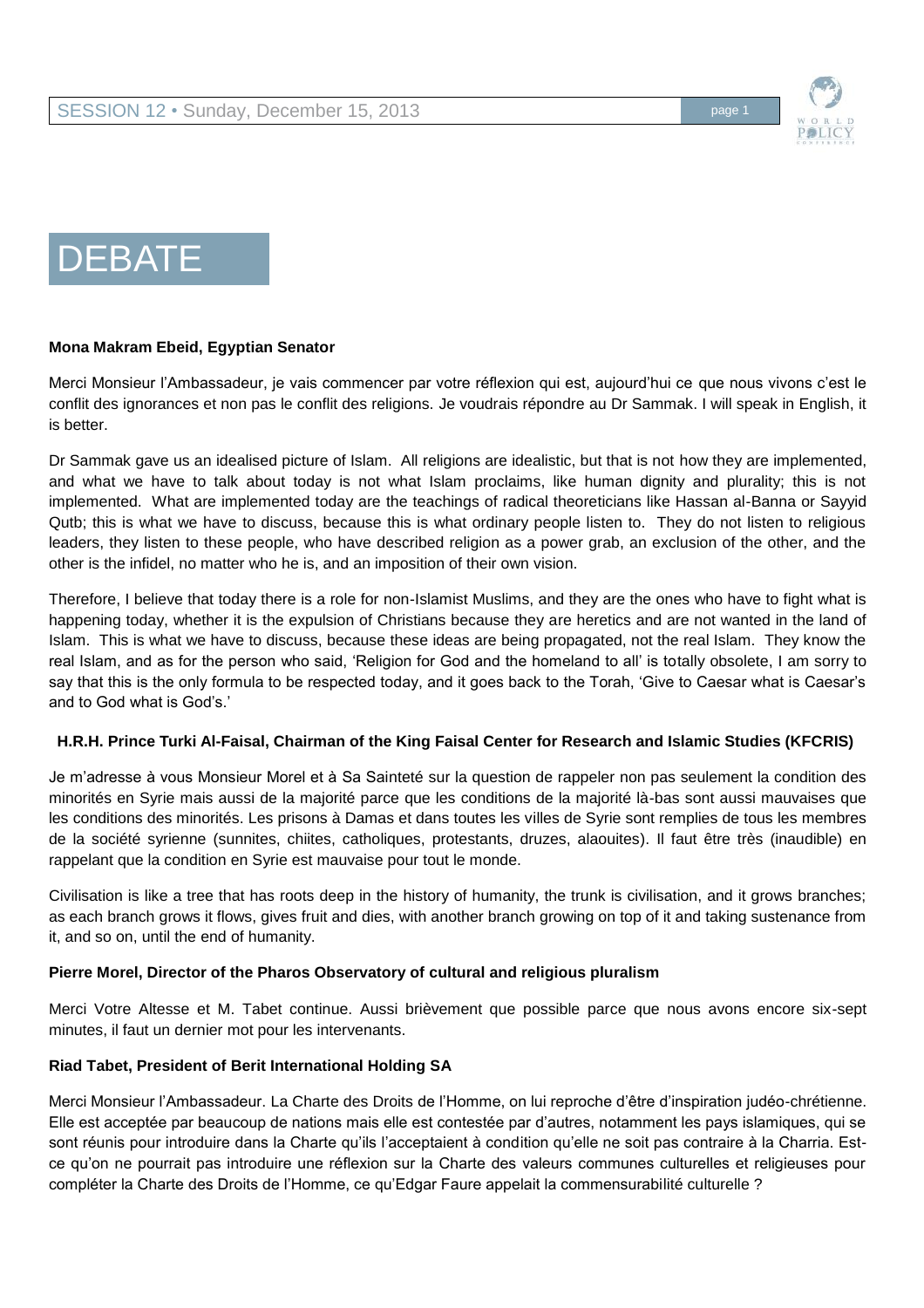

# **Pierre Morel, Director of the Pharos Observatory of cultural and religious pluralism**

Merci M. Tabet. M. le Ministre si vous voulez bien.

#### **Mohammed Laichoubi, former Minister, Algeria**

Je vous remercie. Je voudrais, pour ma part, faire un lien pas du tout improbable. Est-ce que réellement le débat est interreligieux ou est-ce que c'est un débat, comme cela a été dit d'ailleurs brillamment, où la religion est face à la justice et la politique ? Et j'aimerais revenir à des questions plus concrètes. Dans ma carrière le hasard a fait que j'ai été aussi Préfet à un moment où l'intégrisme religieux en Algérie était extrêmement puissant et donc j'ai eu durant un moment les futurs chefs de la barbarie c'est-à-dire que je les ai côtoyés, on s'est assis et nous avons, pour certains d'entre eux, gérés ensemble durant quelques mois la région. J'en ai retiré quoi ? Paradoxalement, certains courants religieux utilisent au départ l'espace de communication, de management et de transparence que peut offrir la mosquée ou le moment religieux et le moment de rassemblement. Deuxièmement, ils utilisent une manifestation de solidarité, ils sont en mesure d'aller assister à des décès, de réciter la ???, d'aller à des mariages et donc ils viennent devant une population pour la plupart souffrant parfois d'injustice ou de marginalité pour manifester leur présence et leur solidarité. Cela veut dire que dans un premier temps, ils se positionnent en tant que valeur morale et justicialiste. Après, évidemment, cette conquête qu'ils estiment être du pouvoir ils la font par ce chemin là. C'est assez facile à comprendre pour tout le monde mais ce qui est intéressant, c'est qu'ils ont utilisé un vide de communication, d'espace et de transparence des gouvernants ainsi qu'un positionnement qui n'existe pas en termes de justice de ces gouvernants. C'est pour cela que j'aimerais qu'on réintroduise tous ensemble la dimension et le paramètre de la religion sur la politique face à l'injustice et l'exclusion. Certains dérapages ne sont que des populismes extrêmes qui épousent un mode dit religieux extrême comme ils auraient pu, à mon sens, épouser l'extrémisme de gauche, etc. A mon sens, ce sont ces phénomènes qui sont les plus importants et je vous remercie.

#### **John Rielly, Chicago Council on Foreign Relations**

During much of the eight years of the presidency of George W. Bush, the word 'terrorism' was rarely used without a reference to Islamic terrorism, and by the end of those eight years many people certainly came to identify Islam with terrorism and as the enemy of democracy. President Obama came to office explicitly rejecting that, pointing out that most Muslims are not terrorists, and indeed are very peaceful, and that we should avoid adding the word 'Islamic' when we refer to terrorism.

We know that during the almost five years of President Obama's government, the Government has taken decisions that are very unpopular in certain Islamic countries of the Middle East, whether Libya, Syria or Egypt. To what extent has there been a change in the Islamic countries of the Middle East in their perception of the US? Is it still regarded as the enemy of Islam, or has there been an important shift in opinion?

#### **Mohammed Sammak, Secretary-General of the National Committee for Christian-Muslim Dialogue**

I know that the slogan is in your genes, and we all believe in it, but Islam is not what al-Banna or Sayyid Qutb say. Why do you forget what al-Ash'ari is saying as the international reference for Islam? It is not logical, and in order to follow the line your father and all the Middle Eastern peoples have done, we have to be courageous enough to stand and face extremism and refuse it, no matter how strong it is. This is our destiny; we cannot just say we have to surrender to extremism. It is the future of the Middle East, the future of Islam, to counter extremism, no matter where it is.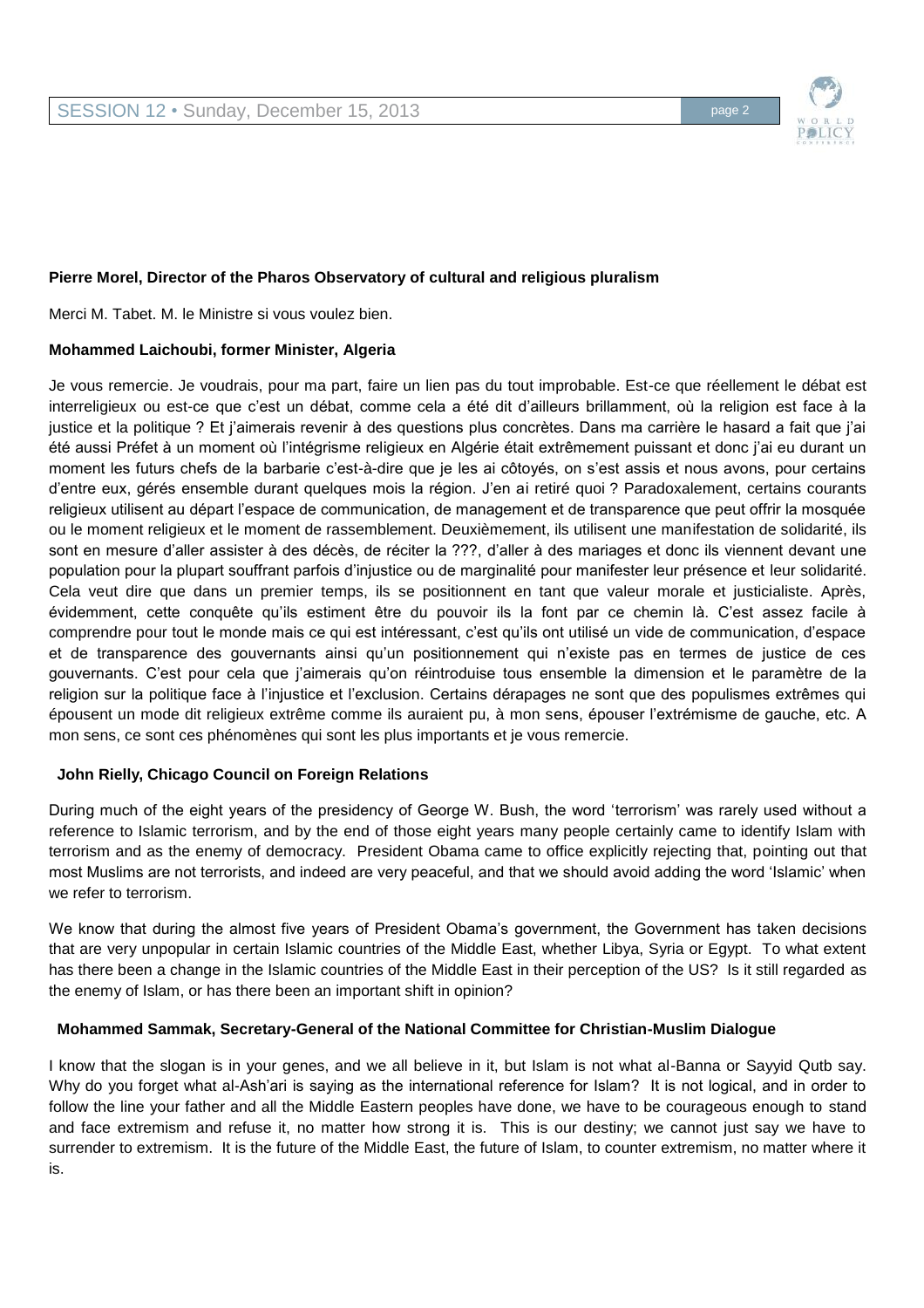

Regarding the issue of human rights, it is not only Muslim countries which had reservations about the 1948 Human Rights Charter, but many other countries in Asia also, and you should remember that there was an international conference in Geneva at which many Asian counties said that principles in the Charter contradict their social values. It is not Islam in this case; Muslims were not part of that conference. Regarding justice and Islam, I just want to remind you of a very conservative Islamic scholar at the end of the 18th century, not now, who said that God will not give victory to an unjust state, even if it is a state of nonbelievers, and God will give victory to a just state even if it is of nonbelievers. Therefore, the point here is not to believe but to be just; justice is the main pillar in governance vis-a-vis Islam.

# **Faisal Bin Muaammar, Secretary General, KAIICID Dialogue Centre, Vienna**

I agree with some of the comments, but what I believe we really need in this part of the world, where Islam dominates so many things in society, is to take the next step, and make Sharia into written rules so that everyone knows their duties and rights. As things stand today, there are so many different sources of fatwa, and their message is not unified. This makes it so difficult for followers of Islam to identify the right messenger or message to listen to.

That's why it is so important that there be a single, recognized and authoritative body empowered by all the Islamic nations to give guidance on these matters. It cannot be left to individuals to decide. This body will be the sole authority entrusted with managing disputes and clarifying the Islamic stance on ambiguous or contentious issues. To that, I want to add the point that, in order to ensure good relations among followers of different religions, we should not single out any one faith. The misuse of the term "Islam and the West", or "Islam vs. the West", has cause tremendous harm to international relations over the years. It is an example of using culture against religion and has done much to engender mistrust and misunderstanding within diverse communities.

# **Regarding what our American friend said about Obama, while there have been some changes, we are still recovering from the damage done during the Bush administration. I hope we can continue along the same vein, and even double up our current efforts.Mircea GEOANA, Member of the Senate, Romania**

I, as a practitioner of politics, have a sense of concern and of danger for the decades to come, the growing gap between the governance capacity of national or regional governments, including at EU level, and the traumatic and convulsive changes that technology, science, tension and competition creates a risk that politicians will not be able to bridge the gap between the needs of society and our capacity to govern, even in the best possible conditions. This is why the future of governance will not only be state and market, but state, market and society.

Religions, institutions, churches and denominations can play either a centrifugal or a centripetal role, and I am really concerned that in the next decades they will play more of a centrifugal role than a centripetal one, and this first conversation should be continued.

# **David Rosen, International Director of Interreligious Affairs, American Jewish Committee**

I am grateful for this comment, because I want to resonate with it. First of all, I should apologise, because Dr. Sammak has made it clear that I was touching on a question of family legacy, and that he should disregard my comment about the slogan. The slogan is not important; what is important is the question as to whether one engages the establishment and representatives or not. My point is that, if you do not engage the mainstream you play into the hands of the extremist. Hassan al-Banna or Sayyid Qutb will get more exposure the less the institutions that Dr. Mohammed refers to, whether al-Ash'ari or the muftis in Egypt, are the focus, and the more the media will focus on the extremists. You play into the hands of the extremists if you do not engage mainstream immigrant communities in